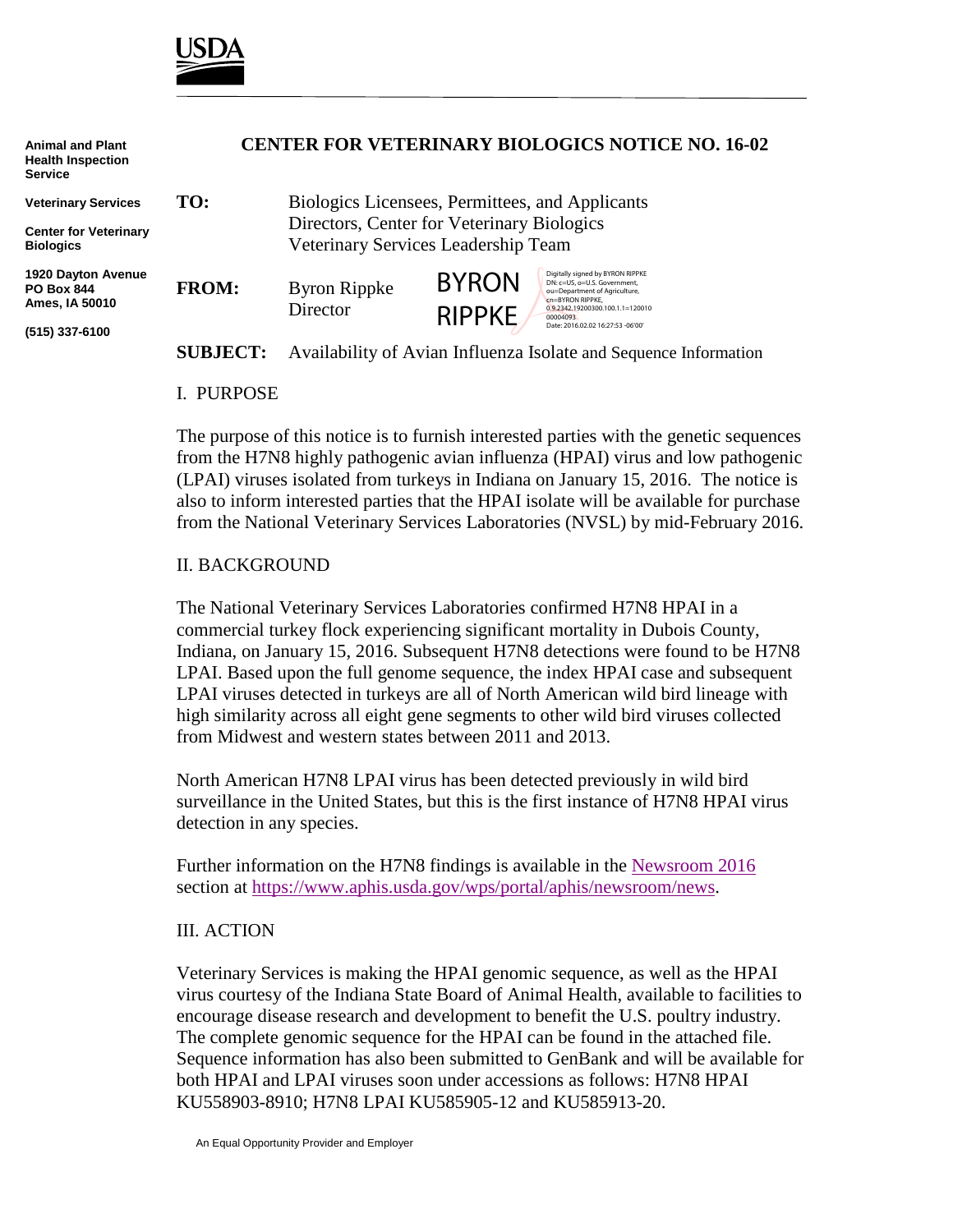# **CENTER FOR VETERINARY BIOLOGICS NOTICE NO. 16-XX** Page 2

Available isolate:

• A/turkey/Indiana/16-001403-1/2016 – courtesy of the Indiana State Board of Animal Health

Biologics firms that wish to obtain samples of these isolates for research purposes should:

A. Contact the NVSL Diagnostic Virology Laboratory at (515) 337-7551 for guidance regarding the appropriate forms and payments to submit.

B. Submit the completed forms and the payment associated with the order by one of the following methods:

1. Mail: NVSL User Fees, Box 844, Ames, Iowa 50010 2. Email: NVSL\_concerns@aphis.usda.gov.

The NVSL will inform customers when the virus is ready to ship.

C. **Note that the HPAI isolate must be transferred in compliance with the Select Agent Regulations. No Material Transfer Agreement will be required. This isolate is a not pre-tested Master Seed; it is being made available for research and development. The availability of this isolate does not infer any impending change in vaccination policy.**

# IV. IMPLEMENTATION/ APPLICABILITY

The HPAI sequence is posted in this announcement, and the referenced reagent will be available from the NVSL no later than February 15, 2016.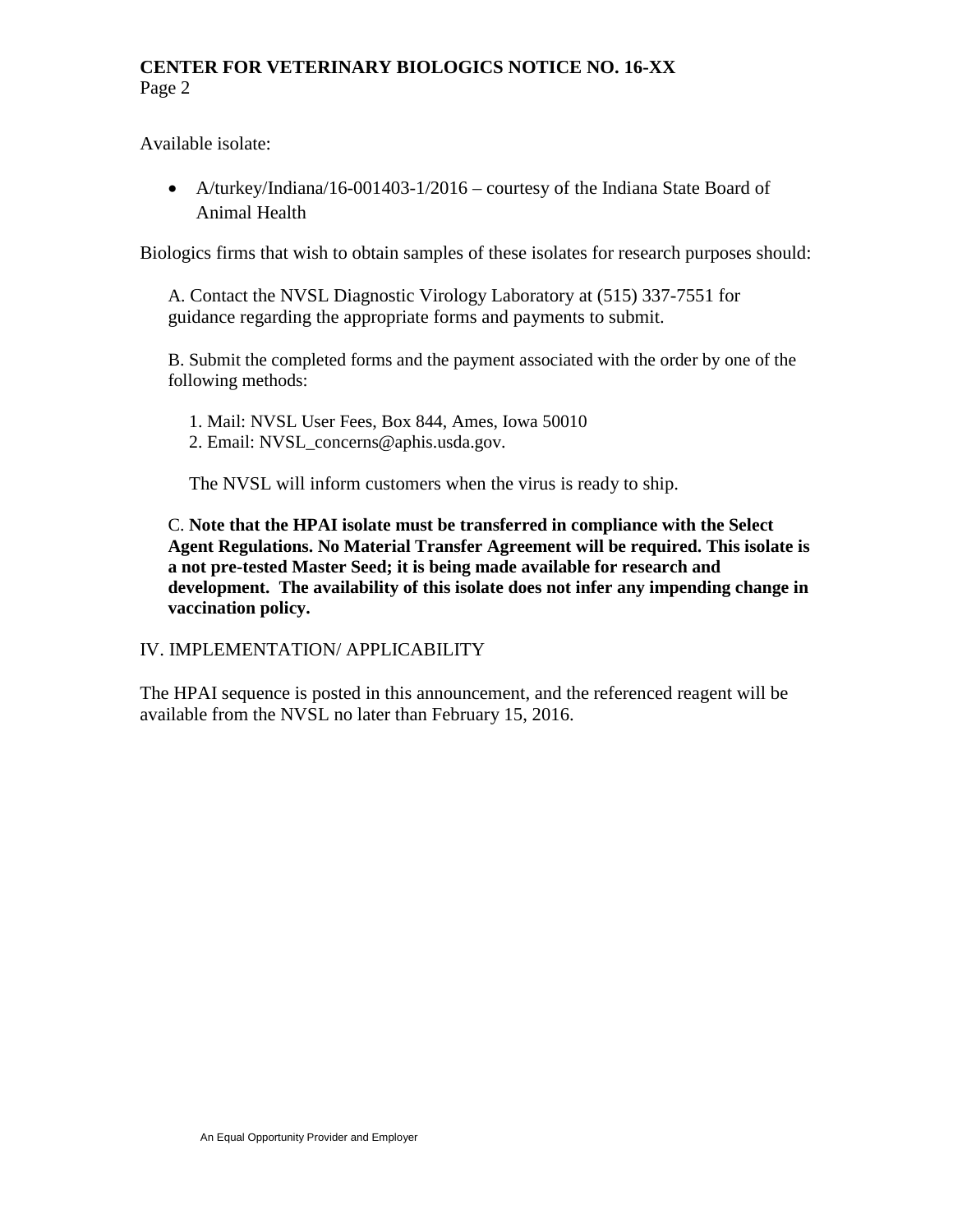>Seq1 [organism=Influenza A virus](A/turkey/Indiana/16-001403-1/2016(H7N8)) segment 1, polymerase PB2 (PB2) gene, complete cds.

ATGGAGAGAATAAAAGAATTAAGAGATCTAATGTCACAGTCTCGCACTCGCGAGATACTAACCAAAACCACTGTT GACCACATGGCCATAATCAAAAAGTACACATCGGGAAGGCAAGAGAAGAACCCCGCACTCAGGATGAAATGGAT GATGGCAATGAAATATCCAATCACAGCAGATAAGCGAATAATGGAAATGATCCCTGAAAGGAATGAACAAGGGC AAACCCTCTGGAGCAAAACAAACGATGCCGGATCAGACCGAGTGATGGTATCACCTCTGGCTGTGACATGGTGGA ATAGGAATGGACCAACAACAAGTACAATTCACTACCCAAAGGTATATAAAACTTATTTCGAAAAAGTTGAAAGATT GAAACACGGGACCTTTGGCCCTGTACACTTCAGAAACCAAGTTAAGATAAGACGGAGAGTCGACATAAACCCGGG CCATGCTGACCTCAGTGCCAAAGAGGCGCAGGATGTAATCATGGAAGTTGTCTTTCCAAATGAAGTGGGAGCGAG AATACTGACATCGGAGTCACAACTGACAATAACAAAGGAGAAGAAGGAAGAACTCCAGGACTGCAAAATCGCCC CTCTGATGGTTGCATACATGCTAGAAAGAGAGTTGGTCCGCAAGACGAGGTTTCTCCCAGTGGCTGGTGGAACAA GCAGTGTCTACATTGAGGTGCTGCATCTGACCCAGGGGACATGCTGGGAGCAGATGTATACTCCAGGAGGAGAA GTGAGAAACGATGATGTAGACCAGAGCTTGATTATTGCTGCCAGGAACATAGTAAGAAGAGCAACAGTATCAGCA GACCCACTAGCGTCTCTATTGGAGATGTGCCACAGCACACAAATTGGGGGAATAAGGATGGTAGACATTCTTCGG CAAAATCCAACAGAGGAACAAGCCGTGGACATATGCAAGGCAGCAATGGGCCTGAGGATTAGCTCATCTTTCAGC TTCGGTGGATTCACTTTTAAAAGAACAAGTGGATCGTCAGTCAAAAGAGAAGAAGAAGTGCTTACGGGCAACCTT CAGACATTGAAAATAAGAGTACATGAGGGATATGAAGAGTTCACAATGGTTGGAAGAAGAGCAACGGCCATTCT CAGGAAGGCAACCAGAAGGCTGGTCCAGCTAATAGTAAGTGGAAGAGACGAGCAGTCAATTGCTGAAGCAATAA TTGTGGCCATGGTATTCTCACAAGAGGACTGCATGATTAAGGCAGTTCGAGGTGACCTGAATTTTGTCAATAGGGC GAACCAGCGGCTGAACCCAATGCATCAACTCTTGCGACACTTCCAAAAGGATGCAAAAGTGCTTTTCCAAAATTGG GGAATTGAACCCATTGACAATGTTATGGGAATGATCGGGATATTGCCCGACATGACCCCAAGTACTGAAATGTCG CTGAGGGGAATAAGAGTCAGTAAGATGGGAGTAGATGAATACTCCAGTACAGAGCGGGTAGTAGTAAGCATCGA CCGATTTTTAAGAGTTCGAGACCAACGGGGGAACGTACTATTGTCACCCGAGGAAGTCAGCGAGACACAAGGAAC GGAGAAATTGACAATCACTTATTCGTCATCAATGATGTGGGAGATCAATGGTCCTGAGTCGGTGTTGGTCAATACC TATCAGTGGATAATCAGAAACTGGGAAACTGTAAAAATTCAATGGTCACAGGATCCCACAATGTTGTATAATAAGA TGGAGTTCGAGCCATTTCAGTCTCTAGTCCCTAAGGCAGCCAGAGGTCAATACAGTGGGTTCGTGAGGACACTATT CCAGCAAATGCGAGATGTGCTTGGAACATTTGACACTGTTCAGATAATAAAACTCCTCCCCTTTGCTGCTGCCCCAC CGGAGCAAAGTAGGATGCAGTTCTCCTCCCTGACTGTGAATGTGAGAGGATCAGGAATGAGAATACTGGTAAGA GGCAATTCCCCGGTGTTCAATTACAACAAGGCCACCAAGAGGCTCACAGTTCTCGGGAAAGATGCAGGTGCATTG ACCGAAGATCCAGATGAAGGCACAGCTGGAGTGGAGTCTGCTGTTTTAAGAGGATTCCTCATTTTGGGCAAAGAA GACAAGAGATATGGCCCAGCACTGAGCATCAATGAGCTGAGCAATCTTGCAAAGGGAGAGAAGGCTAATGTGCT AATTGGGCAAGGAGACGTAGTGTTGGTGATGAAACGGAAACGGAACTCTAGCATACTTACTGACAGCCAGACAG CGACCAAAAGAATTCGGATGGCCATCAATTAGTGTCGAA

>Seq2 [organism=Influenza A virus](A/turkey/Indiana/16-001403-1/2016(H7N8)) segment 2, polymerase PB1 (PB1) gene, complete cds.

ATGGATGTCAATCCGACTTTACTTTTCTTGAAAGTTCCAGCGCAAAATGCCATAAGCACCACATTCCCGTATACTGG AGATCCTCCATACAGCCATGGAACAGGAACAGGATATACCATGGACACGGTTAACAGAACACATCAATATTCAGA AAAGGGGAAATGGACAACAAACTCAGAGACTGGAGCACCTCAGCTCAATCCAATTGATGGACCATTGCCTGAGGA CAATGAACCAAGTGGATATGCACAAACAGACTGTGTCCTTGAAGCAATGGCTTTTCTTGAAGAGTCCCACCCAGGA ATCTTTGAAAACTCGTGTCTTGAAACGATGGAAGTTGTTCAACAAACAAGAGTGGACAAATTGACCCAAGGTCGCC AGACCTATGATTGGACATTAAACAGGAATCAGCCGGCTGCAACTGCATTAGCCAATACTATAGAGGTCTTCAGATC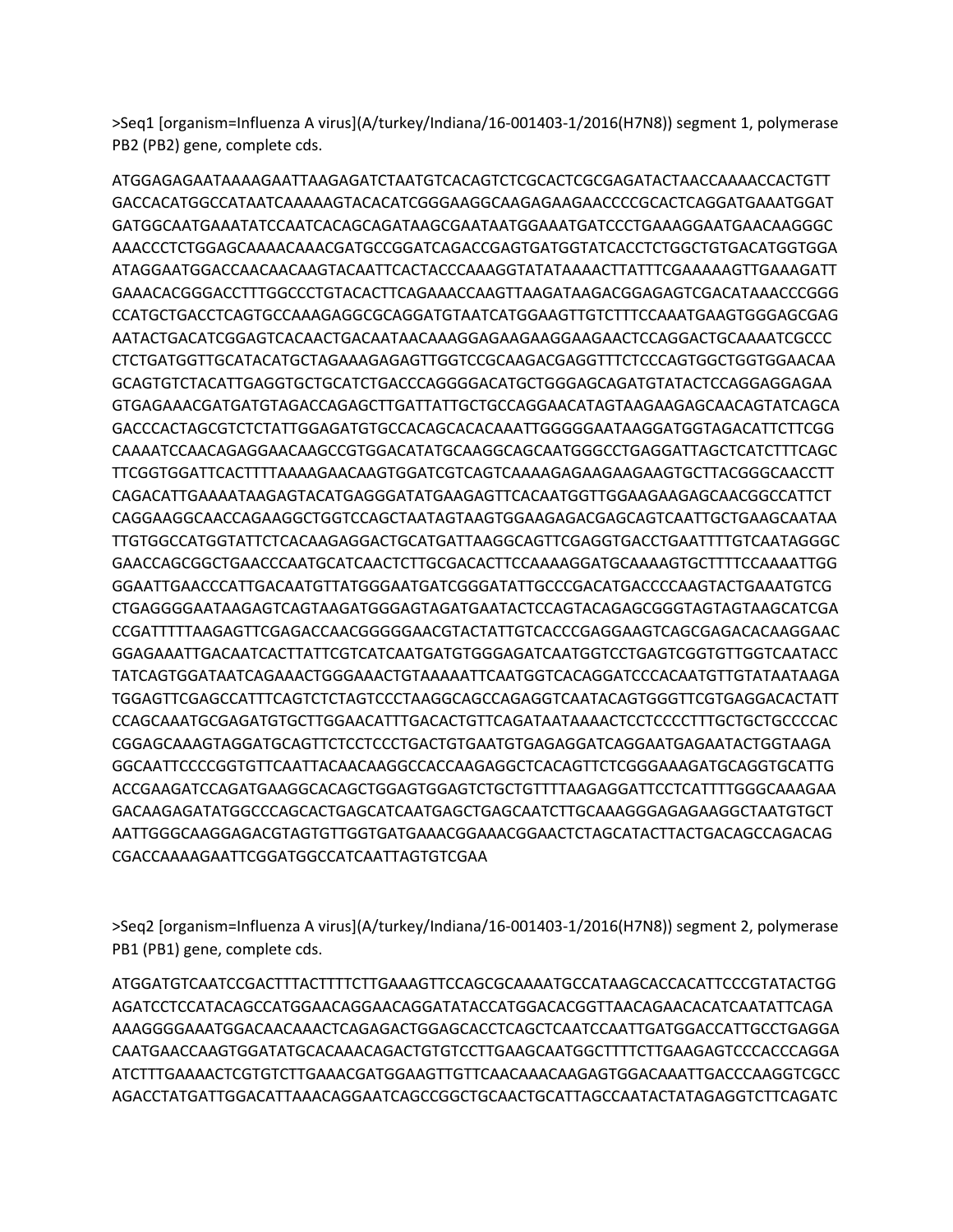GAACGGTCTTACAGCTAATGAATCAGGAAGACTAATAGATTTTCTCAAAGATGTGATGGAATCAATGGATAAAGA GGAAATGGAAATAACAACGCATTTCCAAAGGAAAAGAAGAGTGAGAGACAACATGACCAAGAAAATGGTCACAC AAAGGACAATAGGAAAGAAGAAGCAGAGGCTAAACAAAAAGAGCTATCTAATAAGAGCATTAACACTGAACACA ATGACAAAAGACGCCGAAAGAGGCAAATTGAAGAGAAGAGCAATTGCAACACCCGGAATGCAAATCAGAGGGTT TGTGTACTTTGTTGAAACATTAGCAAGGAGCATTTGTGAAAAGCTCGAACAATCTGGACTCCCAGTTGGAGGCAAT GAAAAGAAGGCTAAACTGGCAAATGTTGTGAGAAAAATGATGACTAATTCGCAAGACACAGAGCTCTCTTTCACA ATCACTGGAGACAACACCAAATGGAATGAAAACCAGAACCCTAGGATGTTTCTGGCAATGATAACGTATATAACA AGAAACCAACCTGAATGGTTCAGGAATGTCTTGAGTATTGCACCTATAATGTTCTCAAATAAAATGGCAAGACTAG GGAAAGGATACATGTTCGAAAGTAAGAGCATGAAGCTTCGAACACAAATACCGGCAGAAATGTTAGCAAGCATT GATCTGAAGTATTTCAATGAGTCAACACGGAAGAAAATAGAAAAGATAAGACCTCTTCTAATAGATGGTACAGCC TCATTGAGCCCTGGAATGATGATGGGCATGTTCAACATGTTGAGTACAGTTCTGGGAGTTTCGATTCTAAACCTAG GGCAAAAGAGGTACACCAAAACAACATACTGGTGGGACGGACTCCAATCCTCTGATGACTTTGCCCTCATAGTGA ATGCTCCGAATCATGAGGGAATACAAGCAGGTGTAGACAGATTCTACAGAACCTGCAAGCTGGTCGGAATCAACA TGAGCAAAAAGAAGTCCTACATAAACAGAACAGGGACATTTGAATTCACAAGTTTTTTCTACCGCTATGGATTCGT AGCCAACTTCAGCATGGAGTTGCCCAGCTTTGGAGTGTCCGGGATCAATGAATCTGCAGACATGAGCATTGGAGT AACAGTGATAAAAAACAACATGATCAACAATGATCTTGGACCAGCAACAGCCCAAATGGCTCTTCAGCTATTCATC AAGGATTACAGATACACGTATCGGTGTCACAGAGGAGACACACAAATTCAGACAAGGAGGTCATTCGAGCTGAA GAAGCTATGGGAACAAACCCGTTCAAAGGCAGGACTACTGGTCTCCGATGGAGGGCCAAATCTATACAATATCCG GAATCTCCACATTCCGGAAGTTTGCCTGAAATGGGAGCTAATGGATGAAGACTATCAGGGAAGGCTTTGTAACCC CCTGAATCCGTTTGTCAGCCACAAAGAGATAGAGTCTGTAAACAATGCTGTAGTGATGCCAGCTCATGGTCCAGCC AAGAGCATGGAATATGATGCTGTTGCCACCACGCATTCCTGGATACCTAAGAGGAACCGCTCCATTCTCAATACAA GCCAAAGGGGAATCCTTGAAGACGAACAGATGTATCAAAAGTGCTGCAATTTATTCGAGAAATTCTTCCCTAGCAG TTCATACAGGAGGCCGGTTGGAATTTCCAGCATGGTGGAGGCCATGGTTTCTAGGGCCCGAATTGATGCGCGAAT TGACTTCGAATCTGGACGGATCAAGAAGGAGGAGTTTGCTGAGATCATGAAGATCTGTTCCACCATTGAAGAGCT CAGACGGCAGAAATAGTGAATTTGGCTTGTCC

>Seq3 [organism=Influenza A virus](A/turkey/Indiana/16-001403-1/2016(H7N8)) segment 3, polymerase PA (PA) gene, complete cds.

ATGGAAGACTTTGTGCGACAATGCTTCAATCCAATGATCGTCGAGCTTGCGGAAAAGGCAATGAAAGAATATGGG GAAGATCCGAAAATCGAAACTAACAAGTTCGCTGCAATATGCACTCATTTGGAAGTCTGTTTCATGTATTCGGATTT CCATTTCATTGATGAACGGGGCGAATCAATAATTGTGGAATCTGGTGATCCAAATGCATTACTGAAGCATCGATTT GAGATAATTGAAGGAAGAGACAGAACAATGGCCTGGACAGTGGTGAATAGCATCTGCAACACCACGGGGGTCGA GAAGCCTAAGTTCCTTCCGGATCTGTATGATTACAAGGAGAACCGATTCATTGAAATTGGGGTGACACGGAGAGA GGTCCATATATATTACCTAGAGAAAGCCAACAAGATAAAATCCGAGAAGACACACATTCACATCTTCTCATTCACT GGAGAAGAGATGGCCACCAAAGCAGACTACACCCTTGACGAAGAAAGCAGAGCAAGGATTAAAACCAGACTATT CACTATAAGACAAGAGATGGCCAGCAGAGGTCTATGGGATTCCTTTCGTCAGTCCGAAAGAGGCGAAGAGACAAT TGAAGAAAGATTTGAAATCACAGGAACCATGCGCAGGCTTGCCGACCAAAGTCTCCCACCGAACTTCTCCAGCCTT GAAAACTTTAGAGCCTATGTGGATGGATTCGAACCGAACGGCTGCATTGAGGGCAAGCTTTCTCAAATGTCCAAA GAAGTGAACGCCAGAATTGAGCCATTTTTGAAAACAACACCACGCCCTCTCAAATTGCCTGATGGGCCCCCTTGCT CTCAGCGGTCAAAATTCTTGCTGATGGATGCCTTGAAACTAAGCATTGAAGACCCAAGTCATGAGGGAGAGGGGA TACCGCTGTACGATGCAATTAAATGCATGAAGACATTTTTCGGCTGGAAAGAGCCCAATATAATCAAACCACATGA AAAGGGCATAAACCCTAACTATCTCCTGGCTTGGAAGCAAGTGCTAGCAGAACTCCAGGGCCTTGAAAATGAAGA GAAAATTCCAAAGACGAAGAACATGAAGAAAACAAGTCAATTAAAGTGGGCACTTGGCGAGAATATGGCACCAG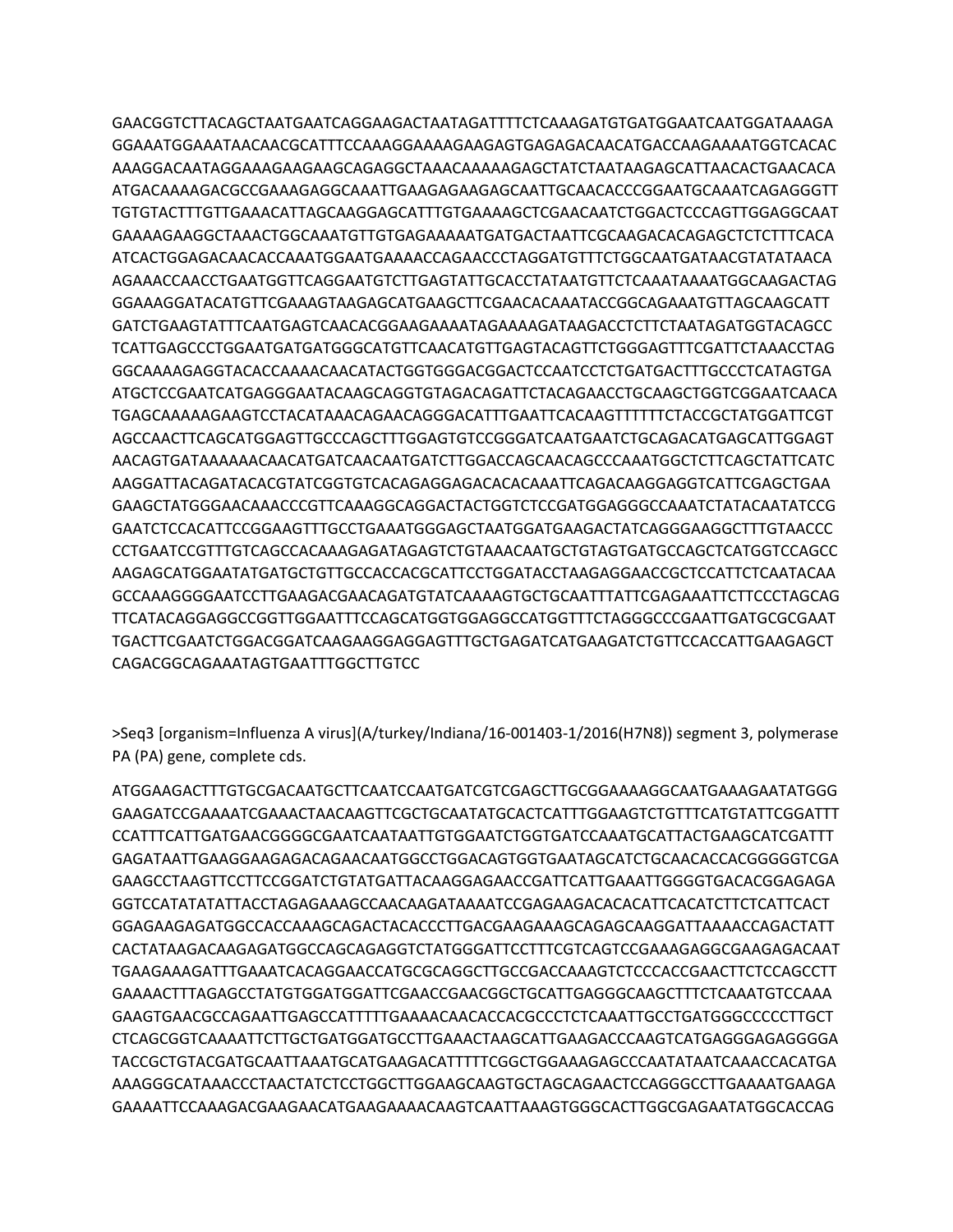AAAAAGTGGACTTTGAGGATTGCAAGGATGTTGGCGATCTAAAACAGTATGATAGCGATGAGCCAGAGCCTAGAT CGCTAGCAAGCTGGATCCAGAGTGAATTCAACAAGGCATGTGAATTGACCGACTCAAGCTGGATAGAACTGGATG AAATAGGGGAAGATGTTGCTCCGATTGAACACATTGCAAGTATGAGGAGGAATTATTTCACAGCAGAAGTGTCCC ATTGCAGGGCCACTGAATACATAATGAAAGGAGTCTACATAAATACAGCTCTGCTCAATGCATCTTGCGCGGCCAT GGATGACTTCCAGCTGATTCCAATGATAAGCAAATGTAGGACCAAAGAAGGAAGACGGAAAACAAACCTGTATG GGTTCATCATAAAGGGAAGGTCTCATTTGAGGAATGATACCGATGTGGTAAATTTTGTAAGTATGGAGTTTTCTCT CACCGACCCAAGGCTGGAACCACACAAATGGGAAAAGTACTGCGTTCTTGAGGTGGGAGATATGCTCCTGAGGAC TGCAATAGGCCAAGTATCAAGACCCATGTTCCTGTATGTTAGGACCAACGGGACCTCCAAAATCAAGATGAAATG GGGTATGGAGATGAGGCGTTGCCTTCTTCAGTCTCTTCAACAGATTGAAAGCATGATTGAGGCCGAGTCCTCAGTC AAAGAAAAAGACATGACCAAAGAATTTTTTGAGAACAAGTCGGAAACGTGGCCAATTGGAGAGTCCCCCAGAGG GGTAGAGGAAGGATCCATTGGGAAGGTATGCAGAACCCTGCTAGCAAAATCTGTGTTCAACAGTCTATATGCATC CCCACAACTTGAGGGATTTTCAGCAGAATCGAgGAAACTGCTTCTCATTGTTCAGGCACTTAGGGACAACCTGGAA CCTGGAACCTTCGATCTTGGAGGGCTATACGAAGCAATTGAGGAGTGCCTGATTAATGATCCCTGGGTTTTGCTTA ATGCATCTTGGTTCAACTCCTTCCTCACACATGCACTGAAATAGTTGTGGCAATGCTACTATTTGCTATCCATAC

>Seq4 [organism=Influenza A virus](A/turkey/Indiana/16-001403-1/2016(H7N8)) segment 4, hemagglutinin (HA) gene, complete cds.

TACAAAATGAACACTCAAATTTTGGCACTCATTGCTTGTATGCTGATCGGAGCTAAAGGAGACAAAATATGTCTTG GGCACCATGCTGTGGCAAATGGAACAAAAGTGAACACACTAACAGAGAGAGGAATCGAAGTGGTAAATGCCACA GAAACGGTGGAGACTGCAAATATTAAGAAAATATGCACTCAGGGGAAAAGACCAACAGATCTGGGACAATGCGG ACTTCTAGGAACCCTAATAGGACCTCCCCAATGCGATCAATTCCTGGAGTTTGACGCTGATTTAATAATTGAACGG AGAGAAGGAACGGATGTGTGTTATCCTGGGAAGTTCACAAATAAAGAATCACTGAGGCAGATCCTCCGAGGGTC AGGAGGAATTGATAAGGAATCAATGGGTTTCACTTATAGTGGAATAAGAACCAATGGGGCAACGAGTGCTTGCA GAAGATCAGGTTCTTCCTTCTATGCGGAGATGAAGTGGTTATTGTCGAATTCAGACAATGCGGCTTTTCCCCAAAT GACTAAGTCGTACAGAAATCCCAGGAGCAAACCAGCTCTAATAATTTGGGGAGTGCATCACTCTGGATCGGTTACT GAACAGACCAAACTCTATGGGAGTGGAAACAAGTTGATAACAGTAGGAAGCTCGAAATACCAGCAGTCATTCACC CCAAGCCCGGGGGCACGACCACAGGTGAATGGGCAATCAGGAAGGATTGATTTTCATTGGCTACTCCTTGACCCC AACGACACAGTGACTTTCACTTTCAATGGGGCATTCATAGCTCCTGACAGAGCAAGTTTCCTTAGAGGGGAGTCAC TAGGAGTTCAAAGTGACGTTCCTTTGGATTCTAGTTGCAAGGGGGATTGCTTCCACAATGGAGGTACGATAGTGA GCTCACTGCCATTCCAGAACATCAACCCTAGAACAGTGGGAAAATGCCCTCGATATGTCAAACAGACAAGCCTCCT CTTGGCTACAGGGATGAGGAACGTCCCAGAGAACCCCAAAAAAAGAAAGACCAGAGGTCTTTTTGGAGCGATTG CTGGATTCATAGAGAATGGGTGGGAAGGCCTCATTGATGGATGGTACGGTTTCAGGCATCAAAATGCACAAGGA GAAGGTACTGCAGCTGATTACAAAAGCACTCAATCTGCAATAGATCAGATCACAGGCAAATTGAATCGTCTAATTG ACAAAACAAATCAGCAGTTTGAACTGATAGACAACGAATTCAGTGAAATAGAACAACAGATTGGGAATGTCATTA ATTGGACACGAGATTCAATGACTGAAGTATGGTCGTATAATGCTGAACTGCTGGTAGCTATGGAAAATCAGCACA CAATAGATCTTGCAGACTCAGAAATGAACAAACTTTACGAGCGTGTAAGGAAACAACTGAGGGAGAATGCTGAA GAGGATGGGACTGGATGCTTTGAGATATTCCATAAGTGTGATGATCAATGCATGGAGAGCATAAGGAACAACACC TACGACCATACCCAATACAGAGCAGAGTCATTGCAGAATAGAATACAGATAGACCCAGTGAAACTGAGTAGTGGA TACAAAGACATAATCTTATGGTTTAGCTTCGGGGCATCATGTTTTCTTCTTCTAGCCATTGCAATGGGATTGGTCTT CATTTGCATAAAGAATGGAAACATGCGGTGCACTATTTGTATATAGTTTGAGA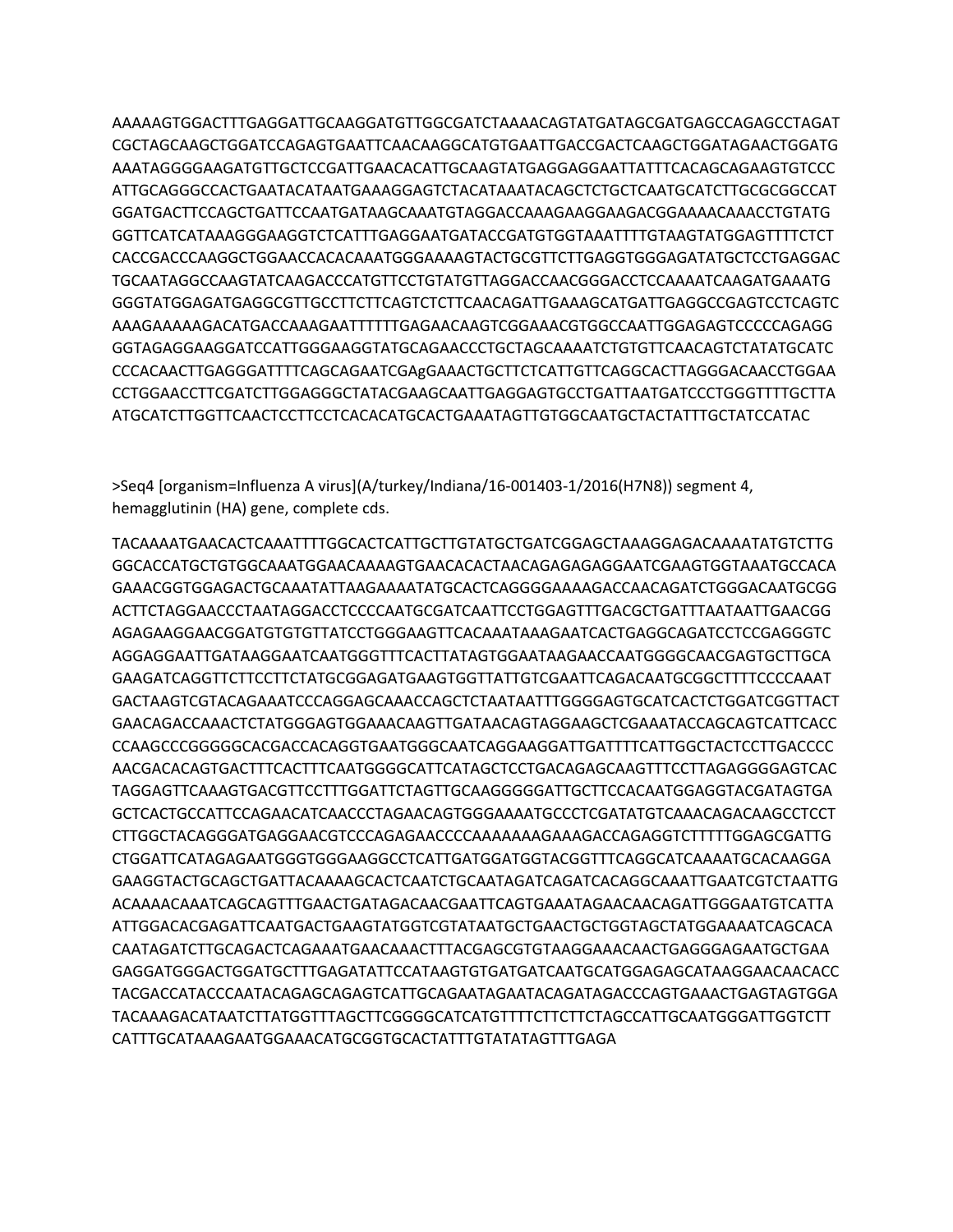>Seq5 [organism=Influenza A virus](A/turkey/Indiana/16-001403-1/2016(H7N8)) segment 5, nucleoprotein (NP) gene, complete cds.

TCACTCACTGAGTGACATCCACATCATGGCGTCTCAAGGCACCAAACGATCTTACGAACAAATGGAAACTGGTGG GGAACGCCAGAATGCCACTGAAATCAGAGCATCTGTTGGAAGAATGGTTGGCGGAATCGGGAGATTCTACATACA GATGTGCACTGAGCTCAAACTCAGTGACTACGAAGGGAGACTGATCCAAAACAGCATTACCATAGAGAGGATGGT TCTCTCAGCATTTGATGAGAGGAGAAACAAGTATCTGGAGGAGCATCCCAGTGCTGGGAAAGATCCCAAGAAGAC TGGAGGCCCAATCTACAGAAGGAGAGATGGCAAATGGATGAGAGAGTTGATCCTATATGACAAAGAAGAGATCA GAAGAATTTGGCGTCAAGCTAATAATGGGGAGGACGCAACTGCTGGTCTCACCCATATGATGATTTGGCATTCTA ATCTGAATGATGCCACATACCAGAGAACAAGGGCACTTGTGCGTACTGGAATGGACCCCAGGATGTGCTCTCTGA TGCAAGGCTCAACCCTCCCAAGGAGGTCTGGGGCTGCAGGAGCGGCAGTGAAAGGGGTTGGGACAATGGTGAT GGAATTGATCCGGATGATCAAGCGAGGGATCAATGATCGGAATTTCTGGAGAGGCGAAAATGGACGGAGAACTA GAATTGCCTACGAGAGAATGTGCAACATCCTCAAGGGAAAATTCCAAACAGCAGCACAACGAGCAATGATGGACC AAGTGAGGGAAAGCCGGAATCCTGGGAACGCTGAAATTGAAGATCTCATCTTTCTCGCACGGTCTGCTCTCATTCT GAGGGGATCAGTGGCTCATAAGTCCTGCCTGCCTGCTTGTGTGTATGGACTTGCTGTAGTCAGTGGATACGACTTT GAGAGAGAGGGGTACTCTCTAGTCGGAATTGATCCTTTCCGTCTGCTCCAAAACAGCCAAGTCTTCAGTCTCATCA GACCAAACGAAAATCCAGCGCACAAAAGTCAGCTGGTATGGATGGCATGCCACTCTGCAGCATTTGAAGATCTGA GAGTGTCAAGCTTCATCAGAGGAACAAGAGTAGTCCCAAGAGGACAACTGTCCACCAGAGGAGTTCAGATTGCTT CAAATGAGAACATGGAGACAATGGACTCCAATACTCTTGAATTGAGGAGCAGATACTGGGCTATAAGAACAAGAA GCGGAGGGAACACCAACCAGCAGAGGGCATCTGCAGGACAAATCAGCGTACAGCCCACATTCTCTGTGCAGAGA AACCTCCCATTCGAGAGAGCAACCATCATGGCAGCATTTACGGGAAACACTGAGGGCAGAACTTCAGACATGAGA ACTGAGATCATAAGGATGATGGAAAATGCCAGACCTGAAGATGTGTCTTTCCAGGGGCGGGGAGTCTTCGAGCTC TCGGACGAAAAGGCAACGAACCCGATCGTGCCTTCCTTTGACATGAGTAATGAAGGATCTTATTTCTTCGGAGACA ATGCAGAGGAGTATGACAATTAAAG

>Seq6 [organism=Influenza A virus](A/turkey/Indiana/16-001403-1/2016(H7N8)) segment 6, neuraminidase (NA) gene, complete cds.

ATGAATCCAAATAAGAAAATAATAACCATTGGTTCAGTGTCCTTAGGATTGGTAGTCCTTAACATTCTCCTACATAT AGTTAGCATTACAGTAACAGTGTTAGTTCTTCCTGGAAATGGAAATAACGGGAATTGCAATGAAACAGTCATTAGA GAATACAATGAAACAGTAAGGATTGAGAAGGTAACACAATGGCACAATACCAATGTCATTGAGTATATAGAAAGG CCAGAGAATGATCATTTCATGAACAATACAGAAGCATTGTGTGATGCCAAGGGGTTTGCACCCTTTTCCAAAGACA ATGGAATAAGAATTGGATCGAGAGGTCATATTTTTGTTATAAGAGAACCATTTGTTTCTTGCTCTCCAACAGAGTG CAGGACGTTCTTCCTTACTCAGGGTTCCTTACTCAATGACAAACACTCCAATGGCACAGTAAAAGACCGGAGCCCT TATAGAACTCTAATGAGTGTAGAAATAGGGCAGTCACCCAATGTGTACCAGGCAAGGTTTGAGGCAGTAGCGTGG TCAGCCACTGCATGTCATGATGGGAAGAAATGGATGACAATTGGAGTGACGGGCCCTGATGCCGAAGCAGTAGC AGTAGTGCACTATGGGGGAATTCCTACTGATGTAATCAATTCCTGGGCAGGGGATATTCTAAGAACTCAGGAATC ATCATGTACTTGCATTCAAGGTGAATGTTATTGGGTAATGACGGACGGACCAGCAAACAGACAAGCACAATATAG AGCATTCAAGGCCAAGCAGGGGAAAATAGTTGGGCAAACTGAAATCAGTTTTAATGGAGGCCATATAGAAGAAT GTTCATGCTACCCTAATGAAGGTAAAGTGGAATGTGTTTGTAGGGACAATTGGACTGGAACCAACAGACCAGTAT TGGTGATTTCTCCAGATTTGTCTTACAGAGTCGGATACTTGTGTGCAGGTCTCCCCAGTGACACTCCAAGAGGAGA AGATAGTCAGTTCACAGGATCCTGCACTAGCCCGATGGGAAATCAGGGATATGGAGTTAAGGGATTTGGATTCAG GCAGGGCAATGATTTATGGATGGGAAGGACCATTAGCAGAACATCAAGATCAGGATTTGAAATCCTGAAAGTCAG AAATGGCTGGGTACAAAATAGTAAAGAGCAGATCAAAAGGCAAGTTGTGGTCGATAACCTGAACTGGTCAGGAT